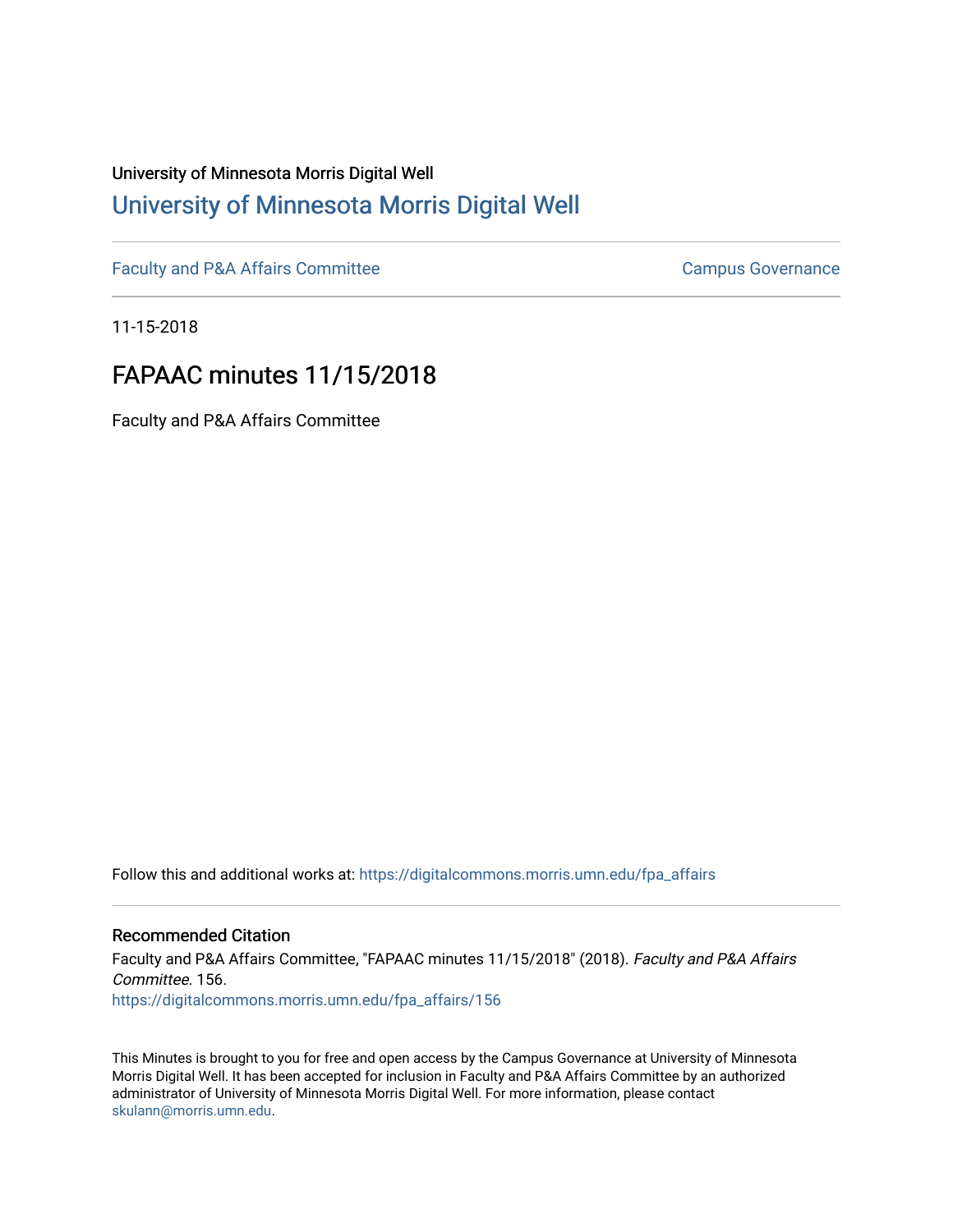Faculty P&A Affairs Committee Meeting Minutes Thursday, November 15, 2018 Imholte #218, 11:40 am – 12:40 pm.

Present: Chlene Anderson, Stephen Deslauriers, David Ericksen, Sara Lam, Peh Ng, Bibhudutta Panda. Absent: Ray Schultz, Argie Manolis.

Bibhudutta Panda called the meeting to order.

Minutes: October 11, 2018 meeting minutes reviewed and approved.

#### **Agenda Item**

## **Full Committee Work:**

#### *Academic Personnel Plan – Faculty Promotional Tracks and Position Descriptions*

(Discuss email to DCs about non-tenure track professional development and advancement)

The committee reviewed the email with some final revisions on the questions as noted.

Could you please provide us with some of the following information by **November 28, 2018**?

1. How many non-tenure-track faculty (full-time and part-time separately) are currently (2018 - 2019) in your division?

2. What mentoring and professional development do non-tenure-track faculty in your division currently receive? Are there differences based on job titles?

3. What are the current review processes for non-tenure-track faculty in your division? Are there differences based on job titles?

4. What are the current career advancement opportunities for non-tenure-track faculty in your division? Are there differences based on job titles?

5. What roles do non-tenure track faculty currently play in your division? What are the expectations of them in terms of advising, service and research? Are there differences based on job titles?

The workload subcommittee will begin to review the Division Chairs responses at the next subcommittee meeting on November 29, 2018 and share with the committee at the next committee meeting on December 13, 2018.

#### *Engagement Survey*

(2017 Morris Campus Engagement Survey Summary)

#### **Faculty Results**

| <b>Key Drivers</b>           | 2014 | 2015 | 2017 |     |
|------------------------------|------|------|------|-----|
| Commitment and Dedication    | 71%  | 71%  | 71%  | 74% |
| <b>Effective Environment</b> | 58%  | 56%  | 62%  | 66% |

#### **Top Three Key Strengths**

- My department is committed to high quality student support.
- I have enough authority to carry out my job effectively.
- The people in my department are committed to delivering high quality service.